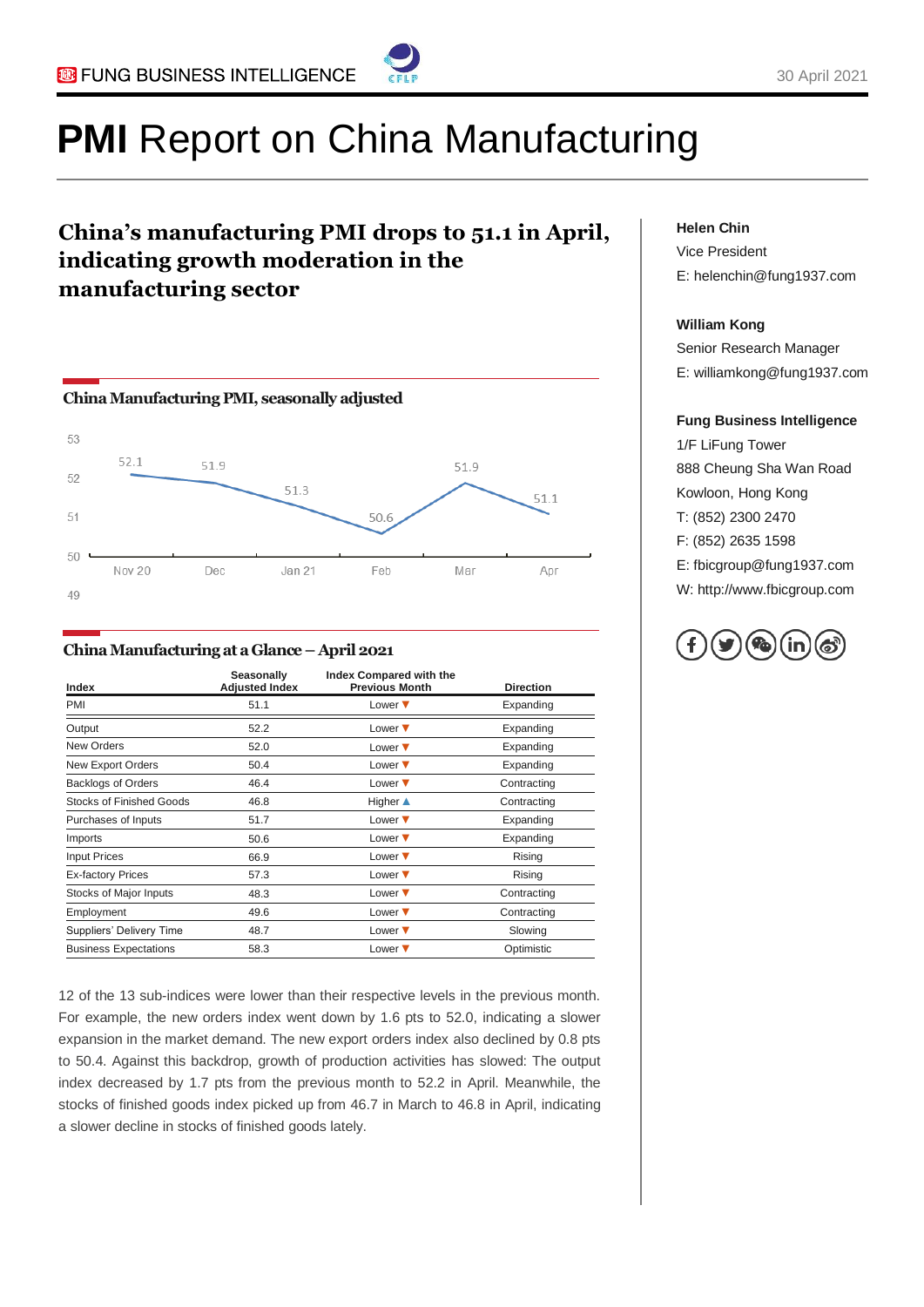By size of enterprises, the PMI of 'large enterprises' went down to 51.7 in April from 52.7 in March. The PMI of 'medium enterprises' fell to 50.3 in April from 51.6 in March. Meanwhile, the PMI of 'small enterprises' rose to 50.8 in April from 50.4 in March.

The output index came in at 52.2 in April, down from 53.9 in March. The output indices of 'large enterprises', 'medium enterprises' and 'small enterprises' all remained above the critical 50-mark, registering 52.8, 51.4 and 51.8 respectively in April.

The new orders index came in at 52.0 in April, down from 53.6 in March. By size of enterprises, the new orders indices of 'large enterprises', 'medium enterprises' and 'small enterprises' all stayed above the neutral level of 50, registering 52.6, 51.2 and 51.8 respectively in April.

The new export orders index dropped to 50.4 in April from 51.2 in March. The new export orders indices of 'large enterprises' and 'medium enterprises' remained above the neutral level of 50, registering 50.7 and 51.1 respectively in April. Meanwhile, the new export orders index of 'small enterprises' stayed in the contractionary zone, registering 47.0 in the month.

The backlogs of orders index came in at 46.4 in April, down from 46.6 in March. The backlogs of orders indices of 'large enterprises', 'medium enterprises' and 'small enterprises' all remained below the neutral level of 50, registering 47.0, 46.0 and 45.5 respectively in April.

The stocks of finished goods index was 46.8 in April, up from 46.7 in March. The stocks of finished goods indices of 'large enterprises', 'medium enterprises' and 'small enterprises' all remained in the contractionary zone, registering 46.0, 47.3 and 48.0 respectively in April.

The purchases of inputs index went down to 51.7 in April from 53.1 in March. The purchases of inputs indices of 'large enterprises' and 'small enterprises' stayed in the expansionary zone, registering 53.1 and 51.1 respectively in April. Meanwhile, the purchases of inputs index of 'medium enterprises' dropped below 50, registering 49.9 in the month.

The imports index went down to 50.6 in April from 51.1 in March. The imports indices of 'large enterprises' and 'medium enterprises' remained above the critical 50-mark, registering 50.9 and 50.7 in April. Meanwhile, the imports index of 'small enterprises' stayed below 50, registering 48.5 in the month.

The input prices index declined to 66.9 in April from 69.4 in March. The input prices indices of 'large enterprises', 'medium enterprises' and 'small enterprises' all remained above the critical 50-mark, registering 67.8, 67.8 and 63.6 respectively in April.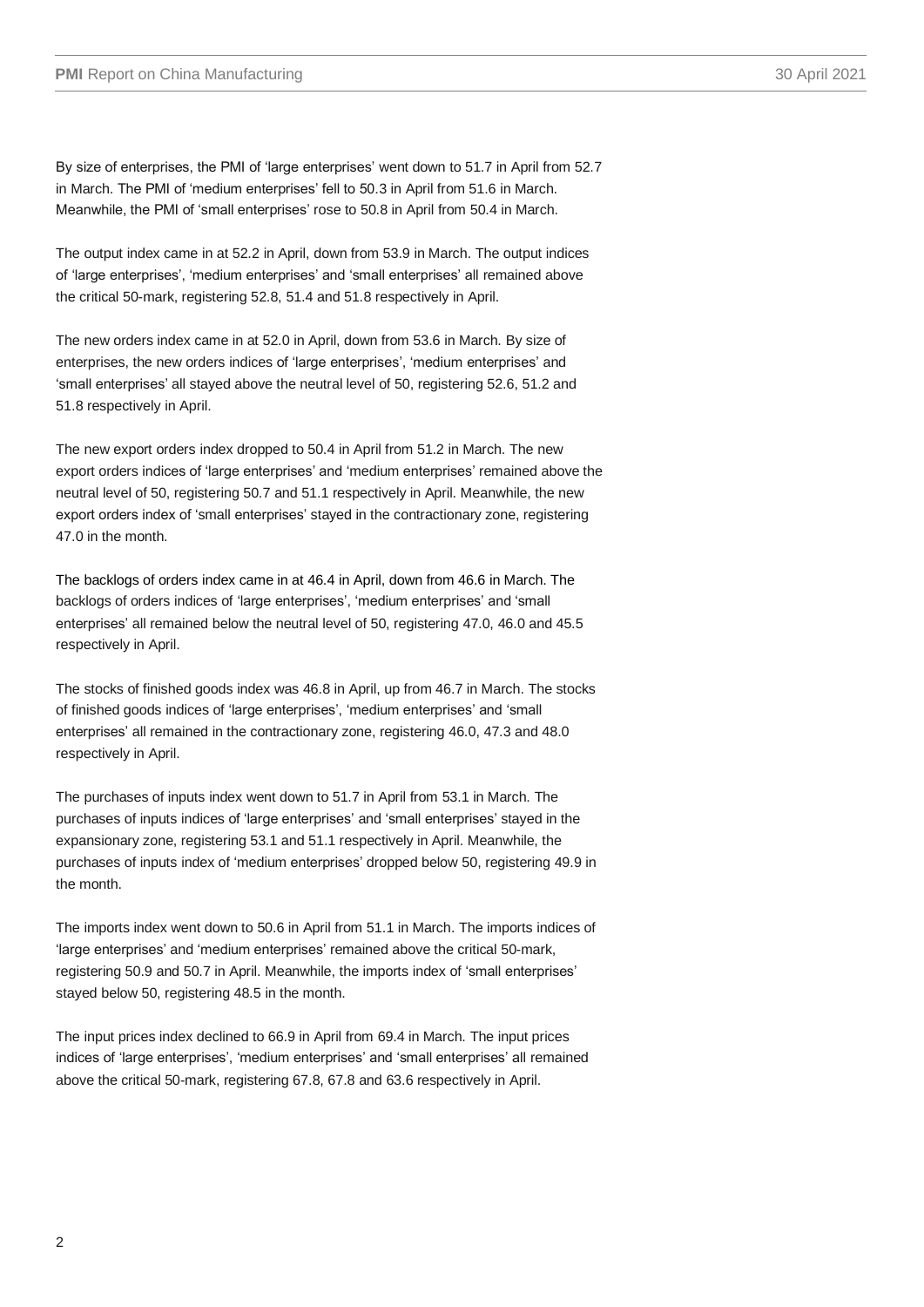The ex-factory prices index came in at 57.3 in April, down from 59.8 in March. <sup>1</sup> The exfactory prices indices of 'large enterprises', 'medium enterprises' and 'small enterprises' all remained in the expansionary zone, registering 59.1, 56.9 and 54.0 respectively in April.

The stocks of major inputs index came in at 48.3 in April, down from 48.4 in March. The stocks of major inputs index of 'large enterprises' returned to the expansionary zone, registering 50.2 in April. Meanwhile, the stocks of major inputs indices of 'medium enterprises' and 'small enterprises' stayed below the critical 50-mark, registering 47.0 and 45.9 respectively in the month.

The employment index was 49.6 in April, down from 50.1 in March. The employment index of 'large enterprises' came in at 50.0 in April. Meanwhile, the employment indices of 'medium enterprises' and 'small enterprises' stayed in the contractionary zone, registering 48.9 and 49.8 respectively in the month.

The suppliers' delivery time index came in at 48.7 in April, down from 50.0 in March. A reading above 50 implies faster delivery; below 50, slower delivery. The suppliers' delivery time indices of 'large enterprises', 'medium enterprises' and 'small enterprises' registered 48.7, 48.9 and 48.4 respectively in April.

The business expectations index went down slightly to 58.3 in April from 58.5 in March.<sup>2</sup> The business expectations indices of 'large enterprises', 'medium enterprises' and 'small enterprises' were 59.7, 56.9 and 57.1 respectively in April.

<sup>1</sup> The ex-factory prices index has been published since January 2017.

<sup>2</sup> Since January 2017, a new method of seasonal adjustment to the business expectations index has been

adopted; and accordingly, the historical readings of the index have been revised.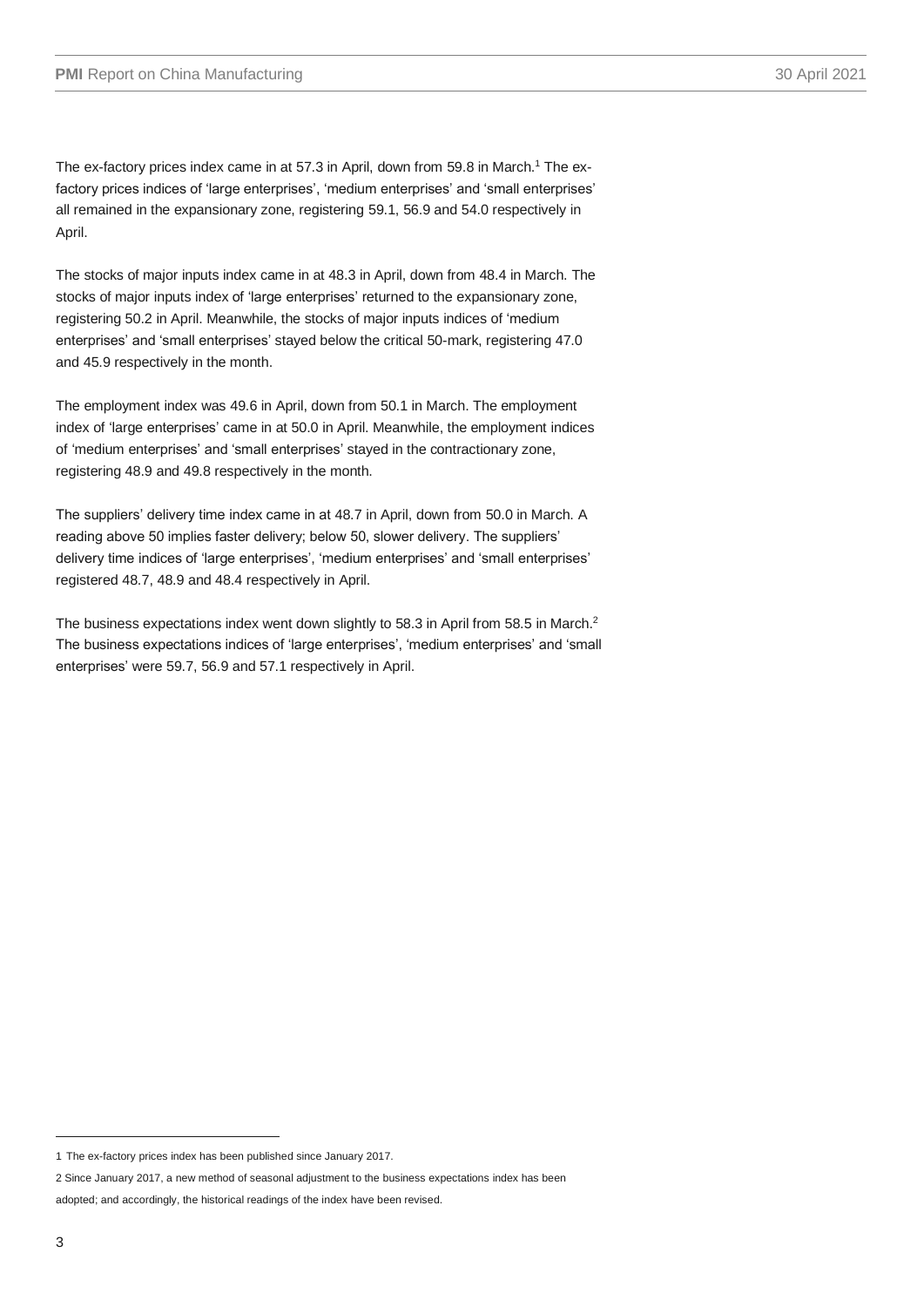## **CFLP**

#### **中國物流與採購聯合會**

China Federation of Logistics & Purchasing (CFLP) is the logistics and purchasing industry association approved by the State Council. CFLP's mission is to push forward the development of the logistics industry and the procurement businesses of both government and enterprises, as well as the circulation of factors of production in China. The government authorizes the CFLP to produce industry statistics and set industry standards. CFLP is also China's representative in the Asian-Pacific Logistics Federation (APLF) and the International Federation of Purchasing and Supply Management (IFPSM).

### **NBS**

#### **國家統計局**

The National Bureau of Statistics (NBS), an agency directly under the State Council in China, is in charge of the country's statistics. It is responsible for formulating statistical policies and establishing the national statistical system, drafting and enforcing the statistical laws and regulations, setting up and improving the national economic accounting system, conducting censuses, as well as making statistical analyses and forecasts of the macroeconomy, social development, scientific advancement, resources and environment.

## **China Manufacturing PMI**

#### **中國製造業採購經理指數**

China Manufacturing Purchasing Managers' Index (PMI) provides an early indication each month of economic activities in the Chinese manufacturing sector. It is jointly published by China Federation of Logistics & Purchasing (CFLP) and the National Bureau of Statistics (NBS). Fung Business Intelligence is responsible for drafting and disseminating the English PMI report.

Every month questionnaires are sent to 3,000 manufacturing enterprises all over China. The data presented herein is compiled from the enterprises' responses about their purchasing activities and supply situations. CFLP makes no representation regarding the data collection procedures, nor does it disclose any data of individual enterprises. The PMI should be compared to other economic data sources when used in decision-making.

3,000 manufacturing enterprises in 31 industries from Eastern, Northeastern, Central and Western China are surveyed. The sampling of the enterprises involves the use of Probability Proportional to Size Sampling (PPS), which means the selection of enterprises surveyed is largely based on each industry's contribution to GDP, and the representation of each geographical region.

There are 13 sub-indicators in the survey: Output, New Orders, New Export Orders, Backlogs of Orders, Stocks of Finished Goods, Purchases of Inputs, Imports, Input Prices, Stocks of Major Inputs, Ex-factory Prices, Employment, Suppliers' Delivery Time and Business Expectations. An index reading above 50 indicates an overall positive change in a sub-indicator; below 50, an overall negative change.

The PMI is a composite index based on the seasonally adjusted indices for five of the subindicators with varying weights: New Orders—30%; Output—25%; Employment—20%; Suppliers' Delivery Time—15%; and Stocks of Major Inputs—10%. A PMI reading above 50 indicates an overall expansion in the manufacturing sector; below 50, an overall contraction.

Currently there are more than twenty countries and regions conducting the PMI survey and compilation, based on an internationally standardized methodology.